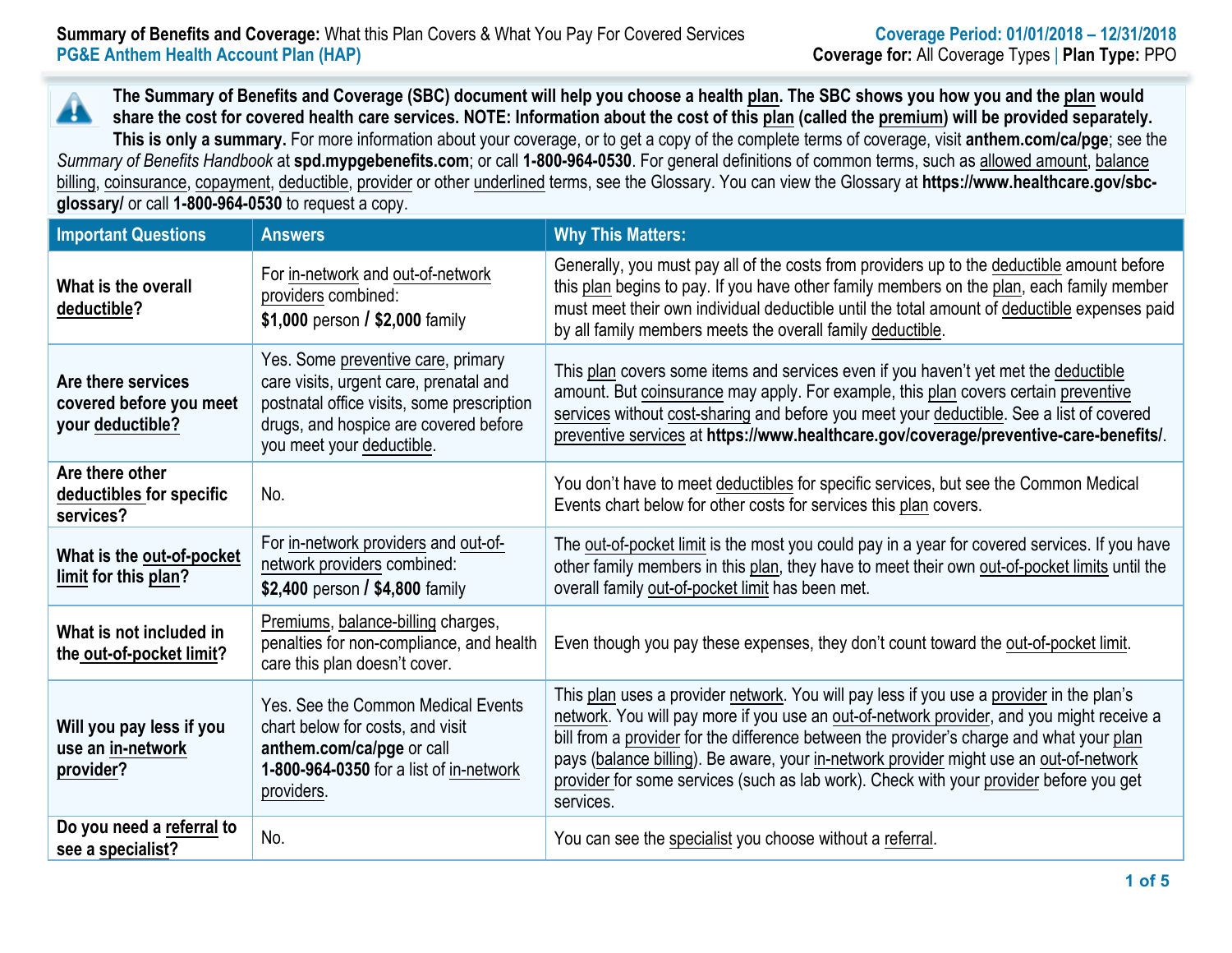All **copayment** and **coinsurance** costs shown in this chart are after your **deductible** has been met, if a **deductible** applies.

| <b>Common</b>                                                                                                                                                          | <b>Services You May Need</b>                        | <b>What You Will Pay</b>                                  |                                                           | <b>Limitations, Exceptions, &amp; Other Important</b>                                                                                                                                                                                                          |  |
|------------------------------------------------------------------------------------------------------------------------------------------------------------------------|-----------------------------------------------------|-----------------------------------------------------------|-----------------------------------------------------------|----------------------------------------------------------------------------------------------------------------------------------------------------------------------------------------------------------------------------------------------------------------|--|
| <b>Medical Event</b>                                                                                                                                                   |                                                     | <b>In-Network Provider</b><br>(You will pay the least)    | <b>Out-of-Network Provider</b><br>(You will pay the most) | <b>Information</b>                                                                                                                                                                                                                                             |  |
| If you visit a health<br>care provider's<br>office or clinic                                                                                                           | Primary care visit to treat an injury<br>or illness | 10% coinsurance                                           | 10% coinsurance                                           | No deductible. Visits 1-4 covered at 100%; visits<br>5+ covered at 10% coinsurance.                                                                                                                                                                            |  |
|                                                                                                                                                                        | Specialist visit                                    | 20% coinsurance                                           | 20% coinsurance                                           | None                                                                                                                                                                                                                                                           |  |
|                                                                                                                                                                        | Select preventive care/screening/<br>immunization   | No charge                                                 | No charge                                                 | Free if included on list of free preventive<br>services, available at mypgebenefits.com. You<br>may have to pay for services that aren't<br>preventive. Ask your provider if the services<br>needed are preventive. Then check what your<br>plan will pay for. |  |
|                                                                                                                                                                        | Other practitioner office visit                     | 20% coinsurance for<br>chiropractic and<br>acupuncture    | 20% coinsurance for<br>chiropractic and<br>acupuncture    | Visits 1-5 covered at 10% coinsurance; visits 6+<br>covered at 20% coinsurance. Preauthorization<br>required for 6+ visits for chiropractic and<br>acupuncture.                                                                                                |  |
| If you have a test                                                                                                                                                     | Diagnostic test (X-ray, blood work)                 | 20% coinsurance                                           | 20% coinsurance                                           | None                                                                                                                                                                                                                                                           |  |
|                                                                                                                                                                        | Imaging (CT/PET scans, MRIs)                        | 20% coinsurance                                           | 20% coinsurance                                           | None                                                                                                                                                                                                                                                           |  |
| If you need drugs<br>to treat your<br>illness or<br>condition<br>More information<br>about prescription<br>drug coverage is<br>available at<br>express-<br>scripts.com | Generic drugs                                       | Retail: 15% coinsurance<br>Mail order: 10%<br>coinsurance | Retail: 15% coinsurance<br>Mail order: N/A                | Drugs on Mandatory Mail-Order drug list covered<br>only at mail order after first 3 fills at retail. Drugs<br>on preventive list are free through mail order<br>only.                                                                                          |  |
|                                                                                                                                                                        | Preferred brand drugs                               | Retail: 25% coinsurance<br>Mail order: 20%<br>coinsurance | Retail: 25% coinsurance<br>Mail order: N/A                | Drugs on Mandatory Mail-Order drug list covered<br>only at mail order after first 3 fills at retail.<br>Penalty may apply if generic available. Drugs on<br>preventive list are free through mail order only.                                                  |  |
|                                                                                                                                                                        | Non-preferred brand drugs                           | Retail: 25% coinsurance<br>Mail order: 20%<br>coinsurance | Retail: 25% coinsurance<br>Mail order: N/A                |                                                                                                                                                                                                                                                                |  |
|                                                                                                                                                                        | Specialty drugs                                     | Covered as any other<br>drug                              | Covered as any other<br>drug                              | 100% penalty may apply for using retail after 3<br>fills. Certain specialty drugs can be obtained<br>through mail order only.                                                                                                                                  |  |
| If you have<br>outpatient surgery                                                                                                                                      | Facility fee (e.g., ambulatory<br>surgery center)   | 20% coinsurance                                           | 20% coinsurance                                           | None                                                                                                                                                                                                                                                           |  |
|                                                                                                                                                                        | Physician/surgeon fees                              | 20% coinsurance                                           | 20% coinsurance                                           | None                                                                                                                                                                                                                                                           |  |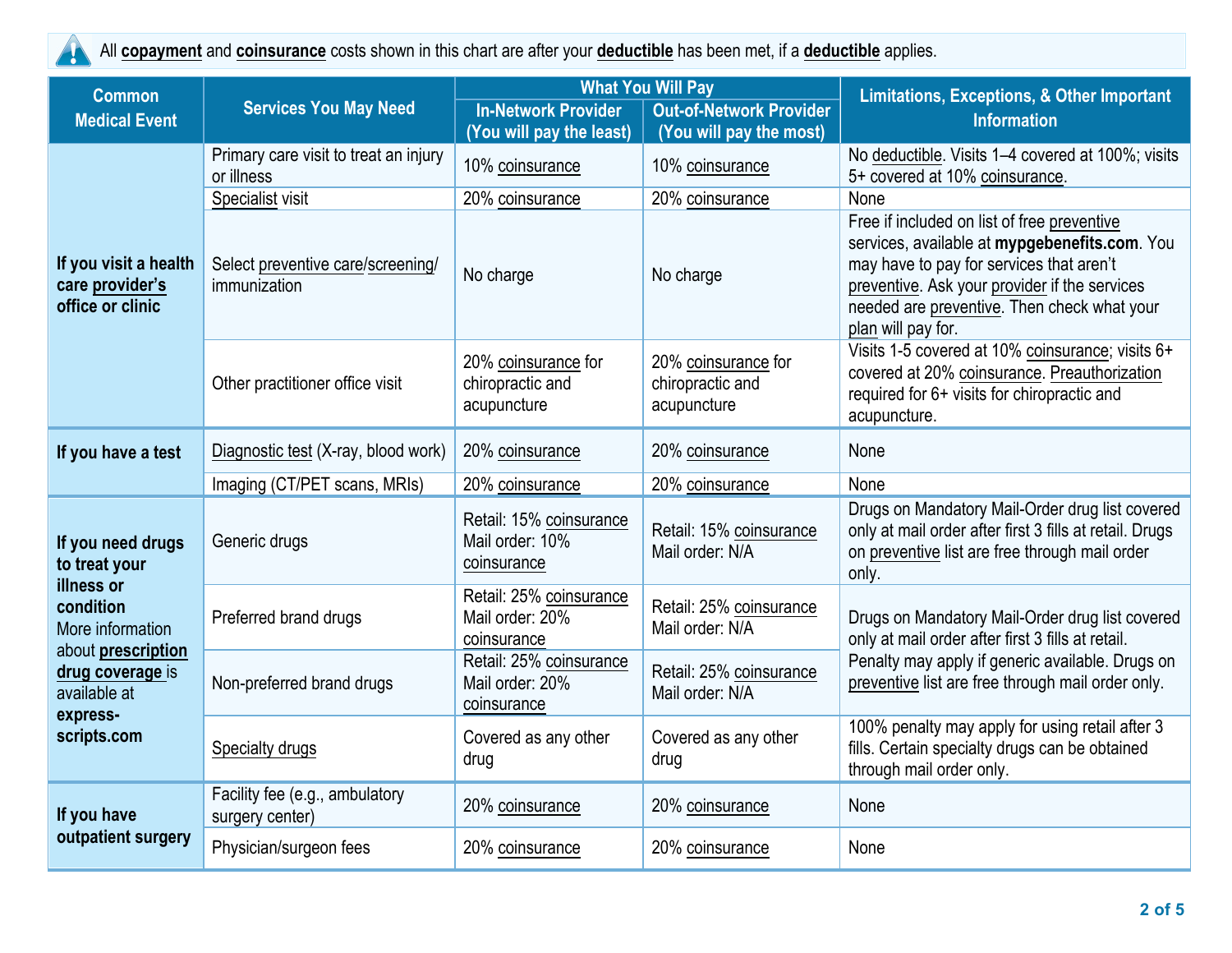| <b>Common</b>                                                           | <b>Services You May Need</b>                     | <b>What You Will Pay</b>                                     |                         | <b>Limitations, Exceptions, &amp; Other Important</b><br><b>Information</b>                                                                                                                                                                                                       |  |
|-------------------------------------------------------------------------|--------------------------------------------------|--------------------------------------------------------------|-------------------------|-----------------------------------------------------------------------------------------------------------------------------------------------------------------------------------------------------------------------------------------------------------------------------------|--|
| <b>Medical Event</b>                                                    |                                                  | <b>In-Network Provider</b><br><b>Out-of-Network Provider</b> |                         |                                                                                                                                                                                                                                                                                   |  |
|                                                                         |                                                  | (You will pay the least)                                     | (You will pay the most) |                                                                                                                                                                                                                                                                                   |  |
| If you need<br>immediate medical<br>attention                           | Emergency room care                              | 20% coinsurance                                              | 20% coinsurance         | None                                                                                                                                                                                                                                                                              |  |
|                                                                         | Emergency medical transportation                 | 20% coinsurance                                              | 20% coinsurance         | None                                                                                                                                                                                                                                                                              |  |
|                                                                         | Urgent care                                      | 10% coinsurance                                              | 10% coinsurance         | No deductible. Visits 1-4 covered as primary care<br>at 100%; visits 5+ covered at 10% coinsurance.                                                                                                                                                                               |  |
| If you have a                                                           | Facility fee (e.g., hospital room)               | 20% coinsurance                                              | 20% coinsurance         | Preauthorization required; \$300 penalty if not<br>obtained.                                                                                                                                                                                                                      |  |
| hospital stay                                                           | Physician/surgeon fees                           | 20% coinsurance                                              | 20% coinsurance         |                                                                                                                                                                                                                                                                                   |  |
| If you need mental<br>health, behavioral                                | <b>Outpatient services</b>                       | 10% coinsurance                                              | 10% coinsurance         | No deductible. Includes day treatment and<br>intensive outpatient (IOP).                                                                                                                                                                                                          |  |
| health, or<br>substance use<br>disorder services                        | Inpatient services                               | 20% coinsurance                                              | 20% coinsurance         | Preauthorization required; \$300 penalty if you fail<br>to notify Beacon Health Options within 48 hours.                                                                                                                                                                          |  |
| If you are<br>pregnant                                                  | Office visits                                    | No charge                                                    | No charge               | Diagnostics/X-rays/labwork covered separately.                                                                                                                                                                                                                                    |  |
|                                                                         | Childbirth/delivery professional<br>services     | 20% coinsurance                                              | 20% coinsurance         | Preauthorization required for delivery and all<br>inpatient services; \$300 penalty if not obtained.                                                                                                                                                                              |  |
|                                                                         | Childbirth/delivery facility services            | 20% coinsurance                                              | 20% coinsurance         |                                                                                                                                                                                                                                                                                   |  |
|                                                                         | Home health care                                 | 20% coinsurance                                              | 20% coinsurance         | Preauthorization required. \$300 penalty, non-<br>coverage or reduced coverage if not obtained.                                                                                                                                                                                   |  |
|                                                                         | <b>Rehabilitation services</b>                   | 20% coinsurance                                              | 20% coinsurance         | Visits 1-5 covered at 10% coinsurance; visits 6+<br>covered at 20% coinsurance. Preauthorization<br>required for 25+ visits.                                                                                                                                                      |  |
|                                                                         | <b>Habilitation services</b>                     | 20% coinsurance                                              | 20% coinsurance         | Preauthorization required for 25+ visits.                                                                                                                                                                                                                                         |  |
| If you need help<br>recovering or have<br>other special<br>health needs | Skilled nursing care                             | 20% coinsurance                                              | 20% coinsurance         | Preauthorization required; \$300 penalty, non-<br>coverage or reduced coverage if not obtained.                                                                                                                                                                                   |  |
|                                                                         | Durable medical equipment                        | 20% coinsurance                                              | 20% coinsurance         | Preauthorization required for purchases or<br>cumulative rentals over \$1,000; \$300 penalty,<br>non-coverage or reduced coverage if not<br>obtained. For specific exclusions, see What the<br>HAP Doesn't Cover in the Summary of Benefits<br>Handbook at spd.mypgebenefits.com. |  |
|                                                                         | Hospice services                                 | No charge                                                    | No charge               | Preauthorization required; \$300 penalty, non-<br>coverage or reduced coverage if not obtained.                                                                                                                                                                                   |  |
| If your child needs<br>dental or eye care                               | Children's eye exam, glasses,<br>dental check-up | Not covered                                                  | Not covered             | None                                                                                                                                                                                                                                                                              |  |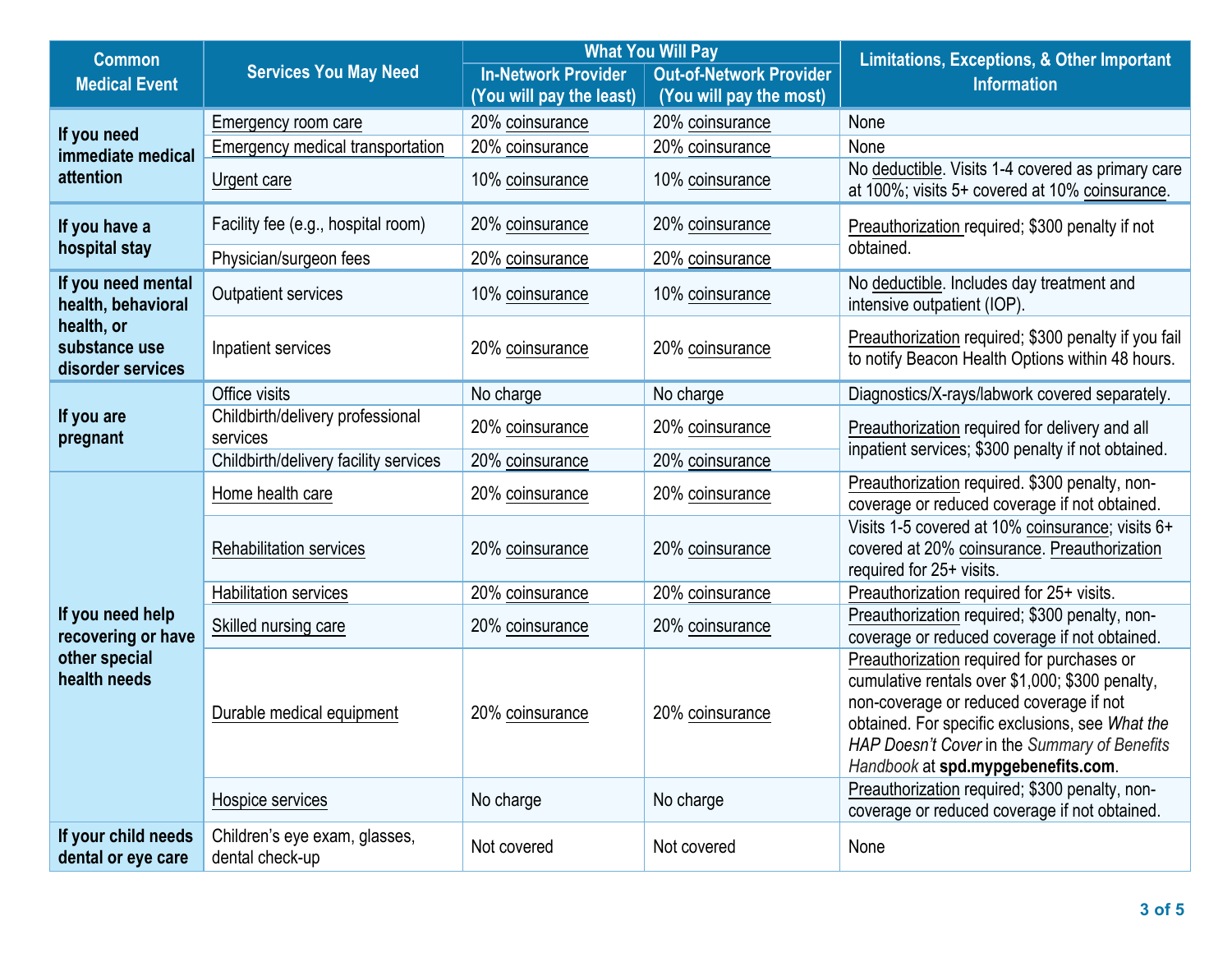| <b>Excluded Services &amp; Other Covered Services:</b>                                                                                           |                                                                                                                                      |                                                                                            |  |  |  |
|--------------------------------------------------------------------------------------------------------------------------------------------------|--------------------------------------------------------------------------------------------------------------------------------------|--------------------------------------------------------------------------------------------|--|--|--|
| Services Your Plan Generally Does NOT Cover (Check your policy or plan document for more information and a list of any other excluded services.) |                                                                                                                                      |                                                                                            |  |  |  |
| <b>Cosmetic Surgery</b><br>Dental Care (Adult)<br>Long-Term Care                                                                                 | Most coverage provided outside the United States. See<br>www.anthem.com/ca/pge<br>Non-emergency care when traveling outside the U.S. | Routine Eye Care (Adult)<br>$\bullet$<br><b>Routine Foot Care</b><br>Weight Loss Programs  |  |  |  |
| Other Covered Services (Limitations may apply to these services. This isn't a complete list. Please see your plan document.)                     |                                                                                                                                      |                                                                                            |  |  |  |
| Acupuncture<br><b>Bariatric Surgery</b>                                                                                                          | <b>Chiropractic Care</b><br>Hearing Aids (1 per ear every 3 years)                                                                   | Infertility Treatment (up to a lifetime maximum of \$7,000)<br><b>Private-Duty Nursing</b> |  |  |  |

Your Rights to Continue Coverage: There are agencies that can help if you want to continue your coverage after it ends. The contact information for those agencies is: The plan at **1-800-964-0530**; your state insurance department; or the Department of Labor's Employee Benefits Security Administration at 1-866-444- EBSA (3272) or **www.dol.gov/ebsa/healthreform.** Other coverage options may be available to you too, including buying individual insurance coverage through the Health Insurance Marketplace. For more information about the Marketplace, visit **www.HealthCare.gov** or call **1-800-318-2596**.

Your Grievance and Appeals Rights: There are agencies that can help if you have a complaint against your plan for a denial of a claim. This complaint is called a grievance or appeal. For more information about your rights, look at the explanation of benefits you will receive for that medical claim. Your plan documents also provide complete information to submit a claim, appeal, or a grievance for any reason to your plan. For more information about your rights, this notice, or assistance, contact: Anthem Blue Cross, P.O. Box 4310, Woodland Hills, CA 91365-4310 / Telephone: **1-800-964-0530** / Website: **anthem.com/ca/pge**. You may also contact the Department of Labor's Employee Benefits Security Administration at 1-866-444-EBSA (3272) or **www.dol.gov/ebsa/healthreform**.

## **Does this plan provide Minimum Essential Coverage? Yes**.

If you don't have Minimum Essential Coverage for a month, you'll have to make a payment when you file your tax return unless you qualify for an exemption from the requirement that you have health coverage for that month.

## **Does this plan meet Minimum Value Standards? Yes**.

If your plan doesn't meet the Minimum Value Standards, you may be eligible for a premium tax credit to help you pay for a plan through the Marketplace.

## **Language Access Services:**

Spanish (Español): Para obtener asistencia en Español, llame al 1-800-964-0530. Tagalog (Tagalog): Kung kailangan ninyo ang tulong sa Tagalog tumawag sa 1-800-964-0530. Chinese (中文): 如果需要中文的帮助,请拨打这个号码 1-800-964-0530. Navajo (Dine): Dinek'ehgo shika at'ohwol ninisingo, kwiijigo holne' 1-800-964-0530.

–To see examples of how this plan might cover costs for a sample medical situation, see the next section.–